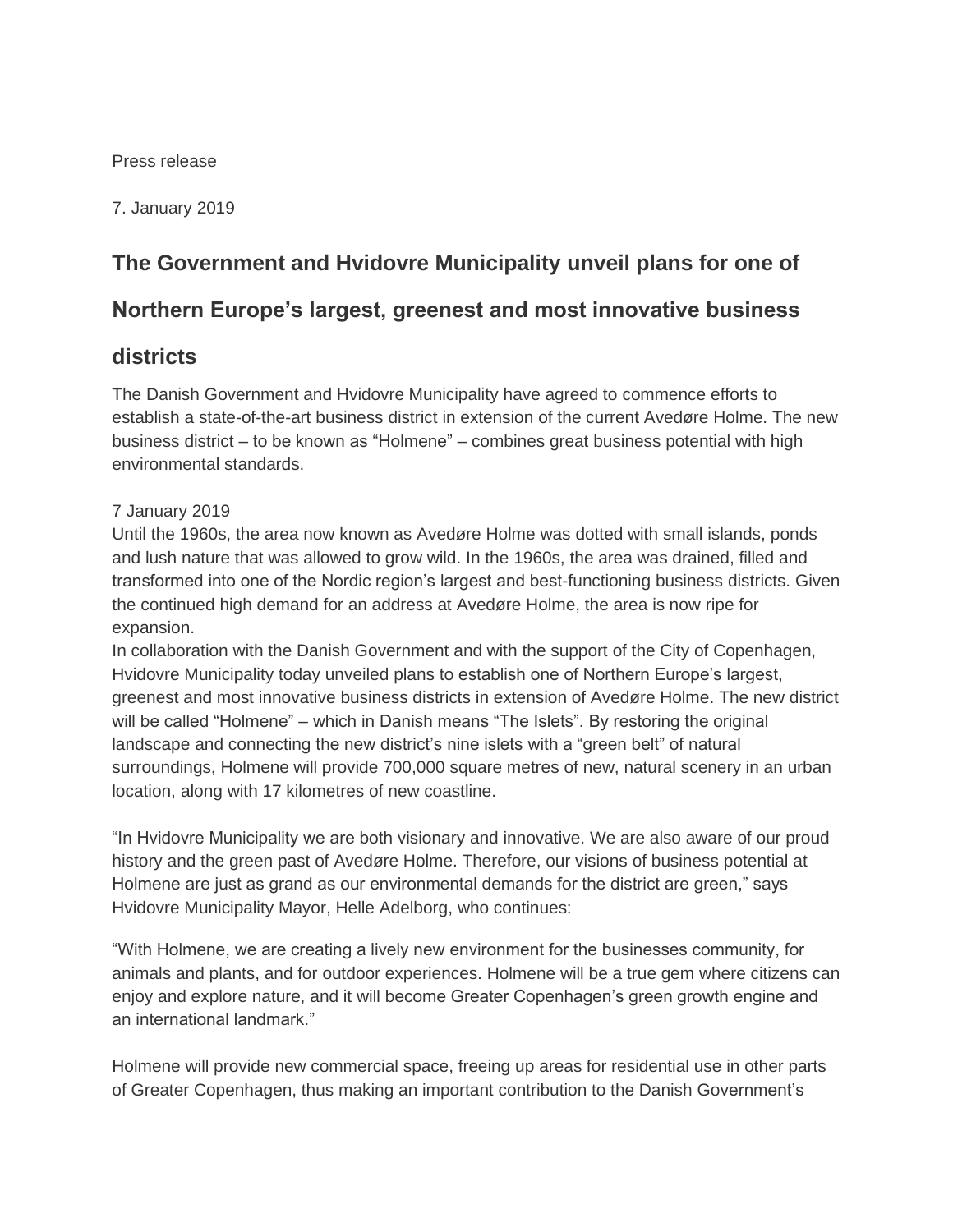comprehensive plan for the Copenhagen of the future. Minister of Industry, Business and Financial Affairs Rasmus Jarlov is encouraged by analyses showing that Holmene holds the potential for up to DKK 54 billion in positive GDP impact:

"It is absolutely vital that we work to strengthen the framework for growth and development in Greater Copenhagen, which is not only a growth engine for the rest of Zealand, but for the country as a whole. Therefore, it is encouraging that Hvidovre Municipality is working to expand and develop attractive business districts in the capital, in a location close the airport and motorways. And it's an added benefit that the project includes a focus on creating new green and recreational areas for the residents of Vestegnen [the western suburbs of Copenhagen]," says Minister of Industry, Business and Financial Affairs Rasmus Jarlov.

According to Deloitte, Holmene will create up to 12,000 new jobs and up to 30,000 new jobs through secondary effects. Holmene will be a growth engine that will make Greater Copenhagen a growth centre for all of Denmark.

Minister for Employment Troels Lund Poulsen says:

"Holmene in Hvidovre is a visionary project that the Danish Government wholeheartedly supports. It will help to tie Copenhagen even closer to Vestegnen and the rest of Zealand. Copenhagen and the surrounding municipalities are an important growth engine for all of Denmark. With Holmene, the Government and the municipalities are creating a breeding ground for new businesses, who in turn demand skilled workers. We – businesses and the government – share a joint responsibility for educating and training these workers. The Government is already focused on qualified labour. In cooperation with a broad political majority, we recently allocated 100 million kroner to preventing bottlenecks in the labour market. Efforts to this effect include continuing training for unemployed persons, giving them the skills in demand by businesses. But continuing training is not sufficient on its own. More growth on a scale like that of Holmene will also make it necessary for businesses to have easier access to qualified foreign labour."

Minister for Economic Affairs and the Interior Simon Emil Ammitzbøll-Bille adds: "I'm pleased that we now have a common vision of establishing a large and attractive new business district in Greater Copenhagen. Holmene strengthens our position in the international competition to attract businesses, investment and highly qualified labour. It can contribute to growth and development, not just in Greater Copenhagen, but throughout Denmark."

#### **Holmene will be a growth engine for all of Denmark**

Holmene is a "nature plus" project, creating significantly more nature areas when it is completed than at present. The area will offer a wealth of recreational nature experiences for children, young people, families and seniors, including jogging routes and cycling paths, as well as water sports such as kayaking, swimming and underwater hunting. The project also includes the construction of a lookout tower for observing bird and animal life, marine spots with educational